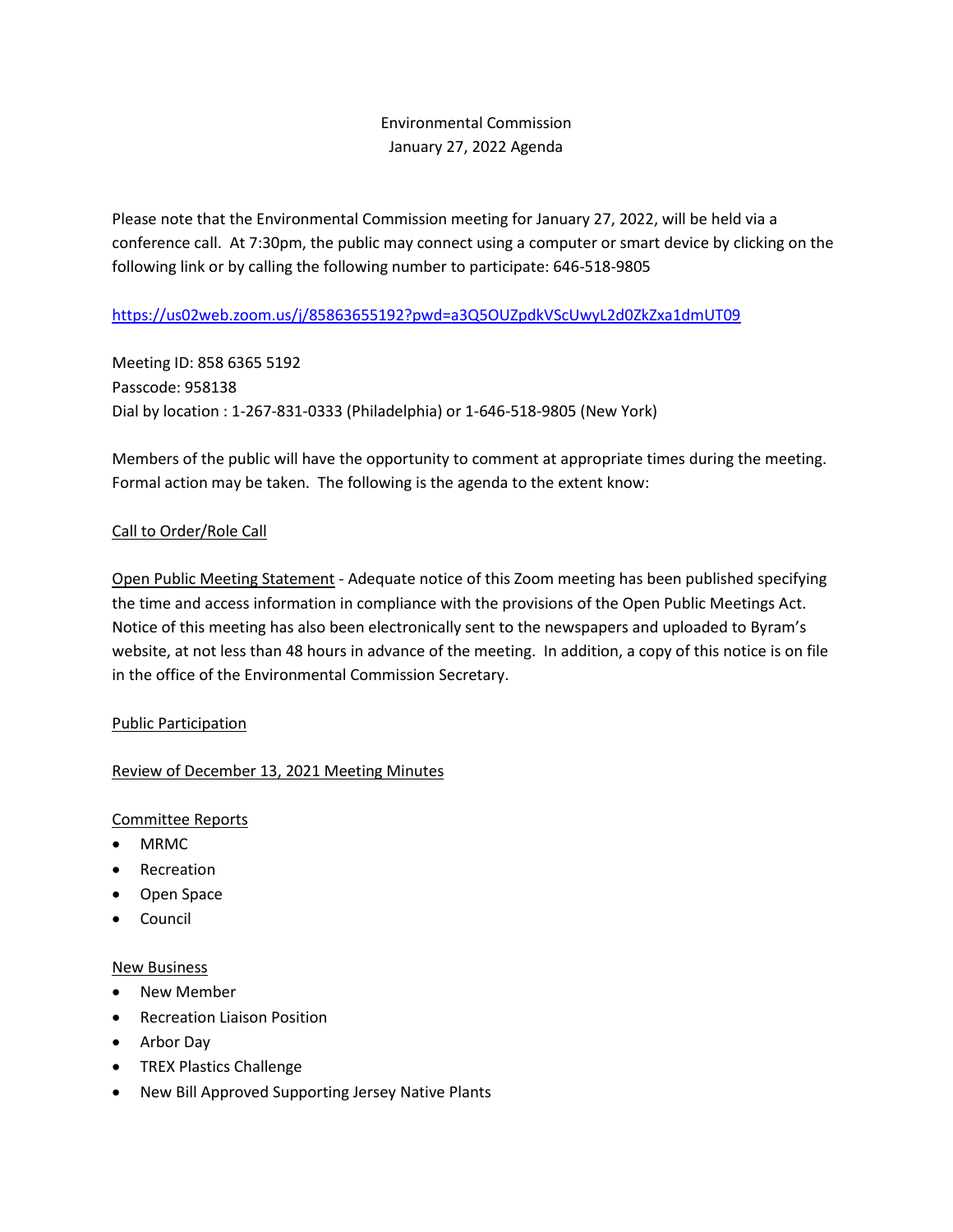### Old Business

- Deer Management
- Tools Update
- Highlands Grant Lake Management
- 2022 Goals
	- o Deer Management Plan
	- o ANJEC Grant
	- o Spotted Lanternfly
	- o Sponsor Two Trail Clean-ups/Invasive Species
	- o Arbor Day Event
	- o Township Drainage Project Involvement
- Winter Salt Road Runoff Monitoring
- Third Grade Tree Seedling Program

### Planning Board Applications

• Byram 206 Developers, LLC – Block 34, Lots 14 & 15 - Revised Wawa Application  $\Box$  [SP9-2021-](https://byrampdtwp.sharepoint.com/:f:/s/PlanningBoard/EnChSqkU7OZPgTNtkDepLe8BqSLvtsO1MfGyyk_ZXAZH-g?e=P2BFbk) [11.18.2021 Wawa](https://byrampdtwp.sharepoint.com/:f:/s/PlanningBoard/EnChSqkU7OZPgTNtkDepLe8BqSLvtsO1MfGyyk_ZXAZH-g?e=P2BFbk)

**Training** 

**Membership** 

**Budget** 

**Other** 

Next Meeting to be held February 24, 2022 via Zoom

Motion to Adjourn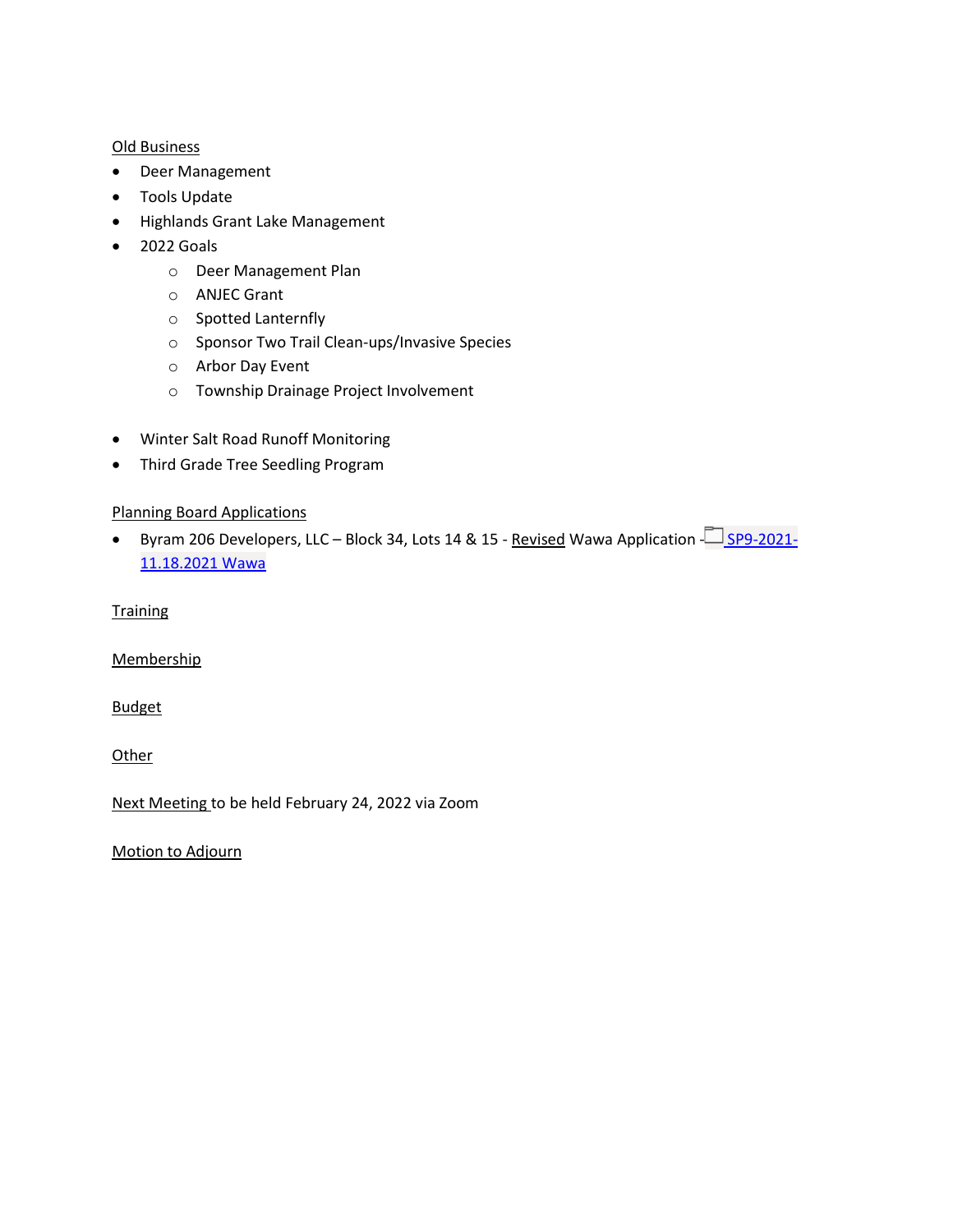

# Must apply by February 17, 2022

to receive up to 1,000 FREE TREE SEEDLINGS for your Community

- $\bullet$  6" 24" high bare root tree seedlings
- Available for pick-up between April 4 and April 29
- . Help to replace trees lost to Superstorm Sandy and the damage caused by several new invasive insects.



New Jersey Tree Recovery Campaign Partners: NJ Forest Service Urban and Community Forestry Program and NJ Forest Service Nursery, New Jersey Soil Conservation Districts, Arbor Day Foundation, FedEx, International Paper, AT&T, iCIMS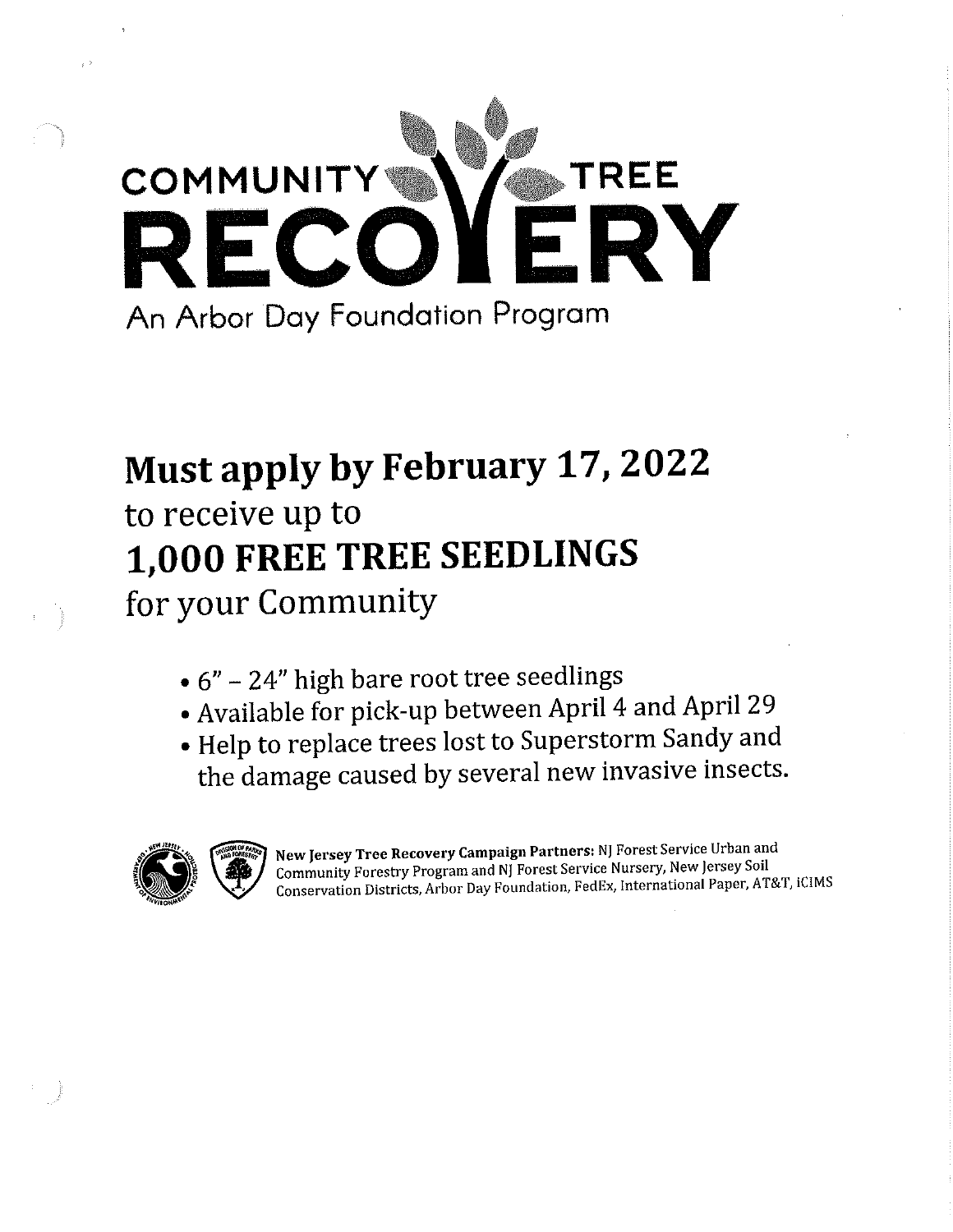### NEW JERSEY TREE RECOVERY CAMPAIGN 2012-2022

Superstorm Sandy, and several more recent events left your community with many dead and damaged trees. These trees create defining features of many neighborhoods as well as give numerous benefits to residents. Through the NI Tree Recovery Campaign, you can help your community residents replant those missing trees. Sign your town up for the NJ Tree Recovery Campaign and you will receive up to 1,000 seedlings to distribute to residents for free.

### The seedlings:

- are bare root and range in size from six to 24 inches in length, depending on species\*
- are available for pick-up between April 4 and April 29 (see attached list of pick-up locations)
- must be stored in a cool, damp location prior to distribution

\*Please note: 1,000 seedlings take up about half a pickup truck bed of space at most. Your community will be responsible for distributing the seedlings and informational materials free of charge within 10 days of receiving them. This is to make sure the trees distributed have the best chance of establishing in your communities.

### To participate in the campaign, a community must:

- 1. Obtain approval from government officials to receive and distribute tree seedlings. We require an elected official (e.g. Mayor, council) or authorized department representative to support the community's participation in this program.
- 2. Identify a local group (municipal department, board, nonprofit, or other organized group) to organize and distribute the tree seedlings.
- 3. Provide a plan for how the tree seedlings will be distributed to residents. Tree distribution date must be no later than 10 days of receipt of trees from distribution site and stored in a cool place. Develop a simple outline of activities, timeline, and responsibilities necessary to distribute trees.
- 4. Make sure the distribution shall meet the State's COVID19 guidelines. Please remember to Mask Up! when in public and in indoor spaces such as gatehouses and restrooms. They must maintain a sixfoot distance from other individuals that are not immediate family members, caretakers, household members, or partners.
- 5. Inform of any changes like dates and time because your event will be advertised on the State website.
- 6. Separate bundles of trees into groups of 5 for distribution, bags and tags with species names will be provided.
- 7. Use provided outreach materials to advertise your event.
- 8. Have residents sign-in (provided with outreach materials) when getting trees
- 9. Provide copies of your event materials such as sign-in sheets, pictures, and articles to Alec.McCartney@dep.nj.gov.
- 10. Provide 2 surveys and summary after the event to Alec.McCartney@dep.nj.gov.

### Applications must be in by February 17, 2022. Quantities may vary from request depending on number of trees available.

In past years the NJ Forest Service Nursery have delivered seedling orders to pick up locations around the state. In 2020, because of COVID-19, the nursery only allowed customers to pick up their orders at the nursery in Jackson. With the uncertainty of COVID-19 for the spring of 2022, the nursery may need to implement the procedure again of only allowing customers to pick up their orders at the nursery. The final decision to allow customers to pick up orders at the sites around the state will probably not be made until March.

In addition to their financial support FedEx and International Paper might also provide volunteers to hand out seedlings. After you submit your applications, you will be notified if extra volunteers will be available to assist with your giveaway event.

Please complete the attached application and fax, mail, or email to: Department of Environmental Protection For more information, contact: **State Forest Service** NJ Forest Service Nursery NJ Forest Service Nursery (732) 928-0029 370 East Veterans Hwy Alec.McCartney@dep.nj.gov Jackson, NJ 08527

Attn: Tree Recovery Seedlings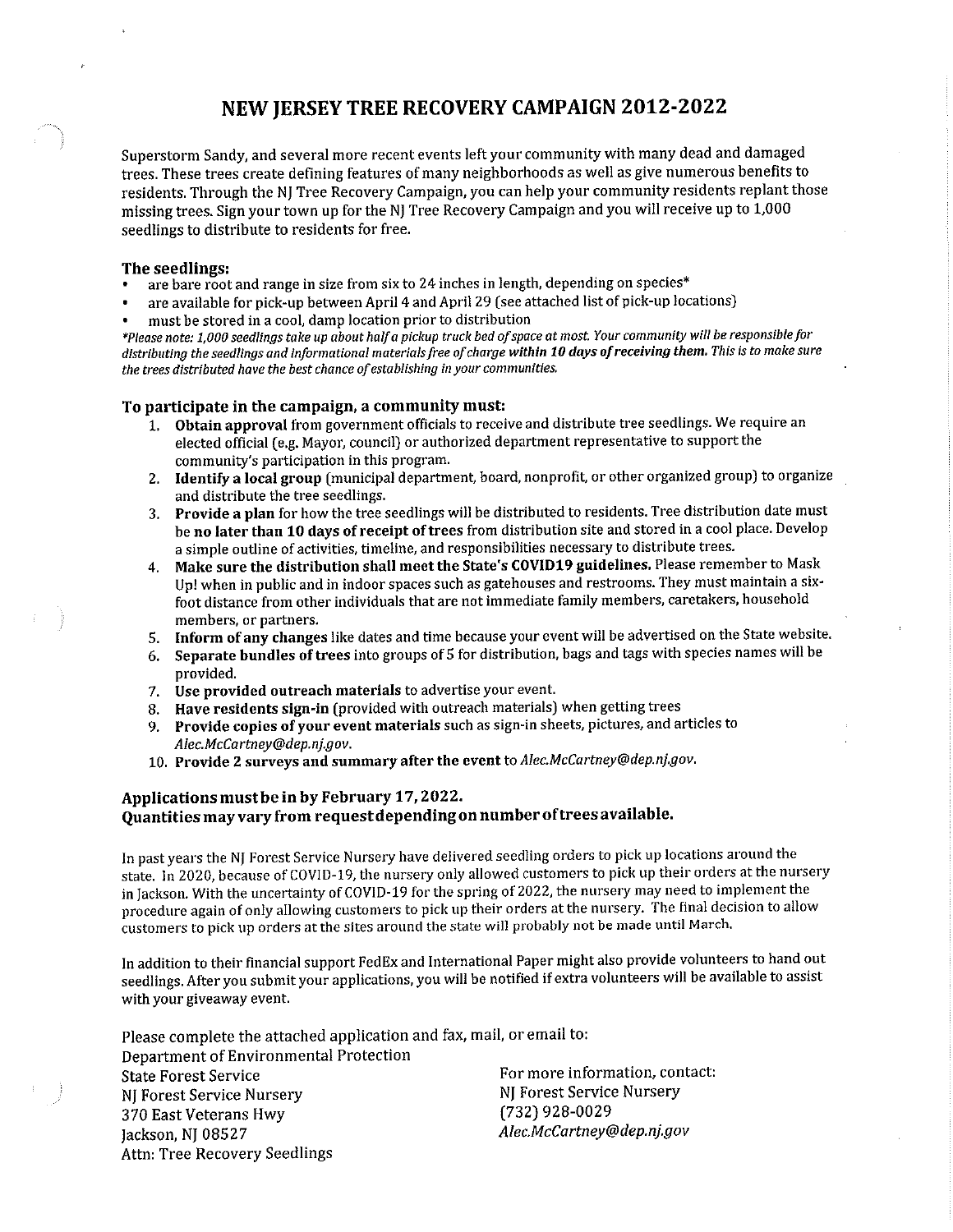

# **Community Application 2022**

| Community Name                                                                                                                                                                 |                                                                                          | County                                                                                                                                                                                                                                                                      |  |  |  |  |  |  |
|--------------------------------------------------------------------------------------------------------------------------------------------------------------------------------|------------------------------------------------------------------------------------------|-----------------------------------------------------------------------------------------------------------------------------------------------------------------------------------------------------------------------------------------------------------------------------|--|--|--|--|--|--|
|                                                                                                                                                                                |                                                                                          |                                                                                                                                                                                                                                                                             |  |  |  |  |  |  |
|                                                                                                                                                                                |                                                                                          |                                                                                                                                                                                                                                                                             |  |  |  |  |  |  |
|                                                                                                                                                                                |                                                                                          |                                                                                                                                                                                                                                                                             |  |  |  |  |  |  |
|                                                                                                                                                                                |                                                                                          |                                                                                                                                                                                                                                                                             |  |  |  |  |  |  |
| <b>Seedling Information</b>                                                                                                                                                    | Order in multiples of 25 seedlings. (each resident receives five seedlings)              | Applications must be in by February 17, 2022. Quantities may differ depending on what trees are available.                                                                                                                                                                  |  |  |  |  |  |  |
| # of seedlings requested __________                                                                                                                                            |                                                                                          |                                                                                                                                                                                                                                                                             |  |  |  |  |  |  |
|                                                                                                                                                                                |                                                                                          |                                                                                                                                                                                                                                                                             |  |  |  |  |  |  |
|                                                                                                                                                                                | bers, caretakers, household members, or partners.                                        | Please follow all NJ Covid-19 protocols while distributing seedlings. Please remember to Mask Up! when in public and in indoor spaces<br>such as gatehouses and restrooms. They must maintain a six-foot distance from other individuals that are not immediate family mem- |  |  |  |  |  |  |
|                                                                                                                                                                                | How will these trees be distributed (including Covid-19 measures)?                       |                                                                                                                                                                                                                                                                             |  |  |  |  |  |  |
|                                                                                                                                                                                |                                                                                          |                                                                                                                                                                                                                                                                             |  |  |  |  |  |  |
|                                                                                                                                                                                |                                                                                          |                                                                                                                                                                                                                                                                             |  |  |  |  |  |  |
| <b>Tree Distribution Event Info</b>                                                                                                                                            |                                                                                          | Please be sure to schedule your event day AFTER the day you plan to pick-up the seedlings.                                                                                                                                                                                  |  |  |  |  |  |  |
|                                                                                                                                                                                |                                                                                          |                                                                                                                                                                                                                                                                             |  |  |  |  |  |  |
|                                                                                                                                                                                | Location of YOUR event. Be as detailed as possible. This information will be advertised. |                                                                                                                                                                                                                                                                             |  |  |  |  |  |  |
| <b>Detailed locations on next page</b>                                                                                                                                         |                                                                                          | Check the Tree Seedling Pick up Location you will use: □ Bergen □ Camden □ Cape May □ Essex □ Monmouth<br>Morris □Ocean                                                                                                                                                     |  |  |  |  |  |  |
|                                                                                                                                                                                | to any US citizen free of charge and in a timely manner.                                 | By participating in the New Jersey Tree Recovery Program, we agree to ensure the seedlings allocated to our community are distributed                                                                                                                                       |  |  |  |  |  |  |
|                                                                                                                                                                                |                                                                                          | $\Box$ I understand this information will be made public. If any information changes, I will update the information ASAP.                                                                                                                                                   |  |  |  |  |  |  |
|                                                                                                                                                                                |                                                                                          |                                                                                                                                                                                                                                                                             |  |  |  |  |  |  |
|                                                                                                                                                                                |                                                                                          |                                                                                                                                                                                                                                                                             |  |  |  |  |  |  |
| <b>State of New Jersey</b><br>Department of Environmental Protection<br>NJ Forest Service Nursery<br>370 East Veterans Hwy, Jackson, NJ 08527<br>Attn: Tree Recovery Seedlings | Please complete the attached application and fax, mail or email to:                      | For more information, contact:<br>NJ Forest Service Nursery<br>(732) 928-0029<br>Alec.McCartney@dep.nj.gov                                                                                                                                                                  |  |  |  |  |  |  |

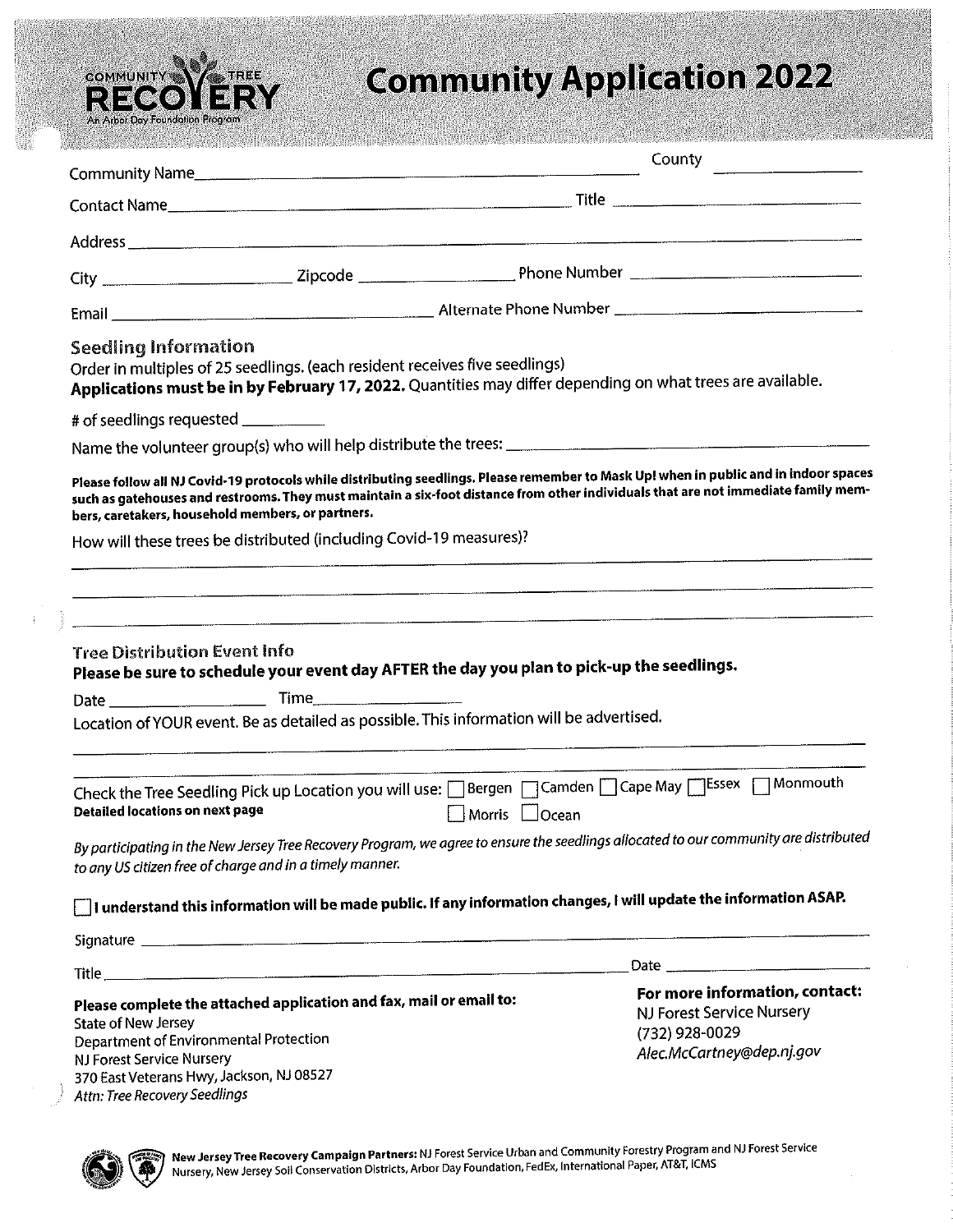### New Jersey Tree Recovery Campaign 2022 Seedling Pick-up Locations

### **BERGEN COUNTY**

James J. Tedesco III Life Safety Complex 1 Jockish Square Paramus, N.J. 07652 (201) 265-2100 ext. 4120 ask for Sarah April 21, 10 a.m. to 2 p.m.

### **CAMDEN COUNTY**

Office of Sustainability 508 Lakeland Road Blackwood, N.J. 08012  $(856)$  374-5195 April 14, 9 a.m. to 2 p.m.

### **CAPE MAY COUNTY**

Woodbine MUA 413 Adams Avenue Woodbine, N.J. 08270  $(609)$  861-2153 April 28, 9 a.m. to 2 p.m.

### **ESSEX COUNTY**

**Essex County Environmental Center** Garibaldi Hall 621A Eagle Rock Road Roseland, N.J. 07068 (973) 228-8776 April 21, 9 a.m. to 3 p.m.

### MONMOUTH/MIDDLESEX COUNTIES

Soil Conservation District Office 4000 Kozloski Road Freehold, N.J. 07728 (732) 683-9140 April 21, 9 a.m. to 2:30 p.m.

### **MORRIS COUNTY**

Parsippany-Troy Hills Parks & Forestry Office 1 Knoll Drive Lake Hiawatha, N.J. 07034  $(973)$  263-7254 April 21, 9 a.m. to 2 p.m.

### **OCEAN COUNTY**

NJ Forest Service Nursery 370 East Veterans Highway Jackson, N.J. 08527 (732) 928-0029 April 4 to 29 Tuesday thru Friday, 8 a.m. to 3 p.m. \*Friday till 2 p.m. Must choose date prior to pickup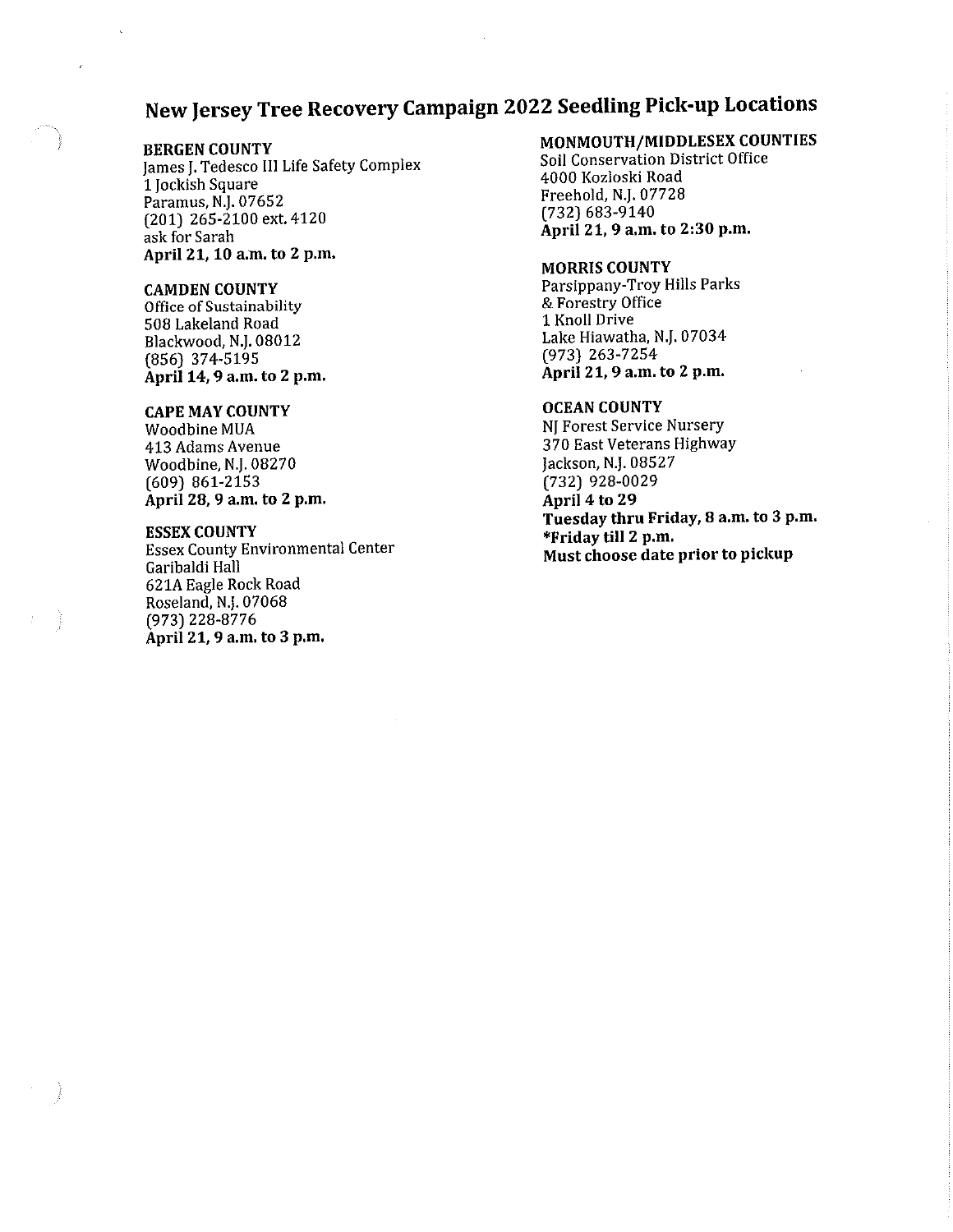## New Jersey Tree Recovery Campaign 2022 Potential tree species available for communities, by region

|                             | <b>Size</b> | North            | South | Shore |                         |
|-----------------------------|-------------|------------------|-------|-------|-------------------------|
| <b>Red Maple</b>            | L           | X                | X     |       | Acer rubrum             |
| Sugar Maple                 | L           | X                |       |       | Acer saccharum          |
| Pawpaw                      | S           | X                | X     |       | Asimina triloba         |
| Shellbark Hickory           | L           | X                | X     |       | Carya laciniosa         |
| Shagbark Hickory            | L           | X                | X     |       | Carya ovata             |
| Mockernut Hickory           | L           | $\boldsymbol{X}$ | X     |       | Carya tomentosa         |
| Hackberry                   | L           | X                | X     | X     | Celtis occidentalis     |
| Redbud                      | S           | X                | X     | X     | Cercis canadensis       |
| <b>Atlantic White Cedar</b> | L           |                  | X     | X     | Chamaecyparis thyoides  |
| <b>Flowering Dogwood</b>    | S           | X                | X     | X     | Cornus florida          |
| Kousa Dogwood               | S           | X                | X     | X     | Cornus kousa            |
| Cornelian Cherry            | S           | X                | X     | X     | Cornus mas              |
| Persimmon                   | S           | X                | X     |       | Diospyros virginiana    |
| Winterberry                 | S           | X                | X     |       | Ilex verticillata       |
| <b>Black Walnut</b>         | L           | X                | X     |       | Juglans nigra           |
| Red Cedar                   | L           | X                | X     | X     | Juniperus virginiana    |
| Sweetgum                    | L           | X                | X     | X     | Liquidambar styraciflua |
| Tulip Poplar                | L           | X                | X     |       | Liriodendron tulipifera |
| Bayberry                    |             |                  |       | X     | Myrica pensylvanica     |
| <b>Black Gum</b>            | L           | X                | X     | X     | Nyssa sylvatica         |
| <b>Shortleaf Pine</b>       | L           |                  | X     | X     | Pinus echinata          |
| Pitch Pine                  | L           | X                | X     | X     | Pinus rigida            |
| Improved Pitch Pine         | L           | X                | X     | X     | Pinus rigida × P. taeda |
| <b>White Pine</b>           | L           | X                | X     | X     | Pinus strobus           |
| <b>Loblolly Pine</b>        | L           |                  | X     | X     | Pinus taeda             |
| Virginia Pine               | L           |                  | X     | X     | Pinus virginiana        |
| Sycamore                    | L           | X                | X     | X     | Platanus occidentalis   |
| <b>Beach Plum</b>           |             |                  |       | X     | Prunus maritima         |
| <b>Black Cherry</b>         | L           | X                |       |       | Prunus serotina         |
| <b>White Oak</b>            | L           | X                | X     | X     | Quercus alba            |
| Swamp White Oak             | L           | X                | X     | X     | Quercus bicolor         |
| Bur Oak                     | L           | X                | X     | X     | Quercus macrocarpa      |
| Swamp Chestnut Oak          | L           | X                | X     | X     | Quercus michauxii       |
| Pin Oak                     | L           | X                |       |       | Quercus palustris       |
| Willow Oak                  | L           | X                | X     | X     | Quercus phellos         |
| Chestnut Oak                | L           | X                | X     | X     | Quercus prinus          |
| Northern Red Oak            | L           | X                |       |       | Quercus rubra           |
| <b>Black Oak</b>            | L           | X                |       |       | Quercus velutina        |
| <b>Bald Cypress</b>         | L           | Χ                | X     | X.    | Taxodium distichum      |

 $\mathbb{R}^n$  )

 $\mathbf{r}$ 

 $\epsilon$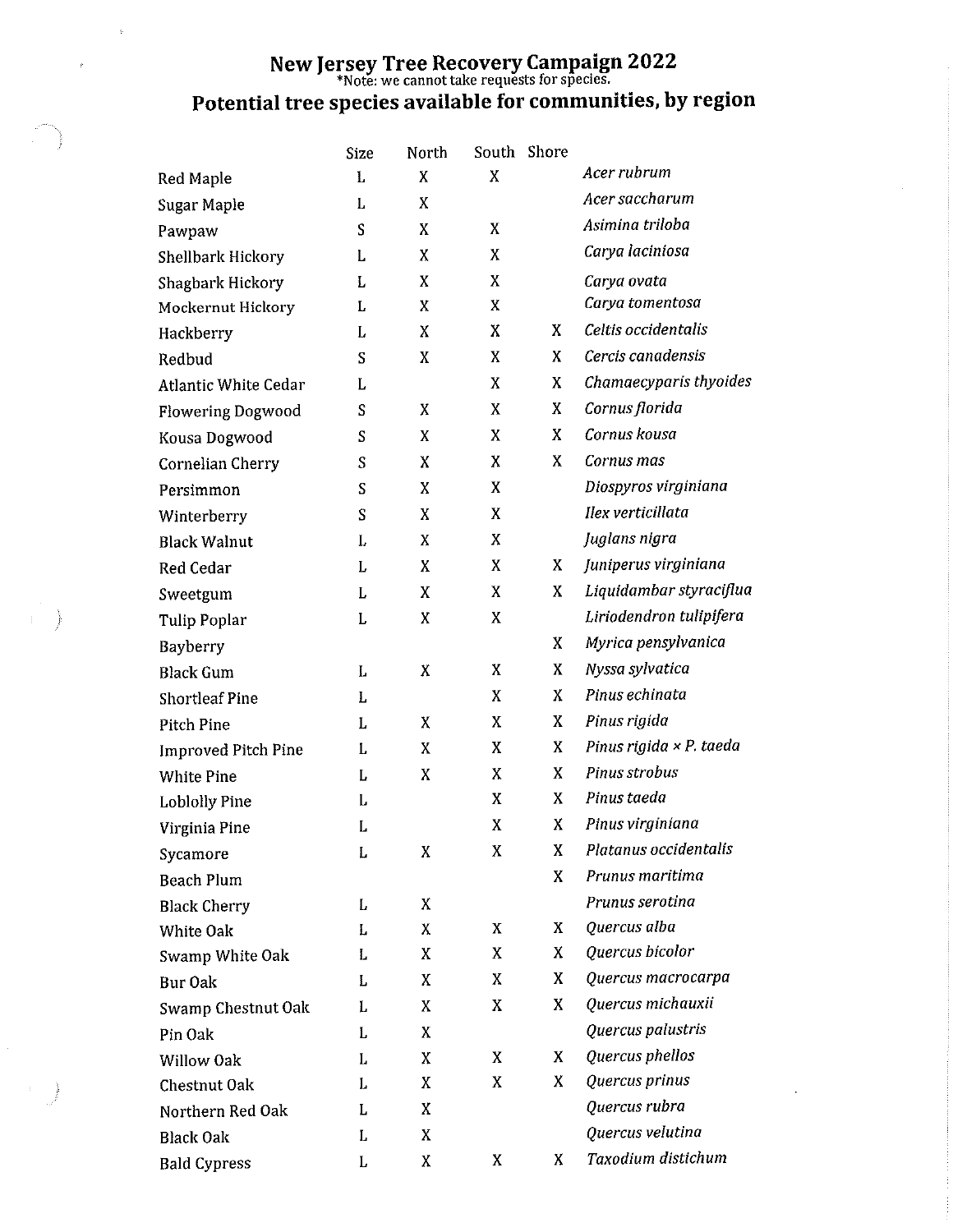## SENATE, No. 83

## **STATE OF NEW JERSEY** 219th LEGISLATURE

PRE-FILED FOR INTRODUCTION IN THE 2020 SESSION

Sponsored by: **Senator CHRISTOPHER "KIP" BATEMAN** District 16 (Hunterdon, Mercer, Middlesex and Somerset) Senator RICHARD J. CODEY District 27 (Essex and Morris)

Co-Sponsored by: **Senators Corrado and Greenstein** 

**SYNOPSIS** Establishes "Jersey Native Plants Program."

### **CURRENT VERSION OF TEXT**

Introduced Pending Technical Review by Legislative Counsel.

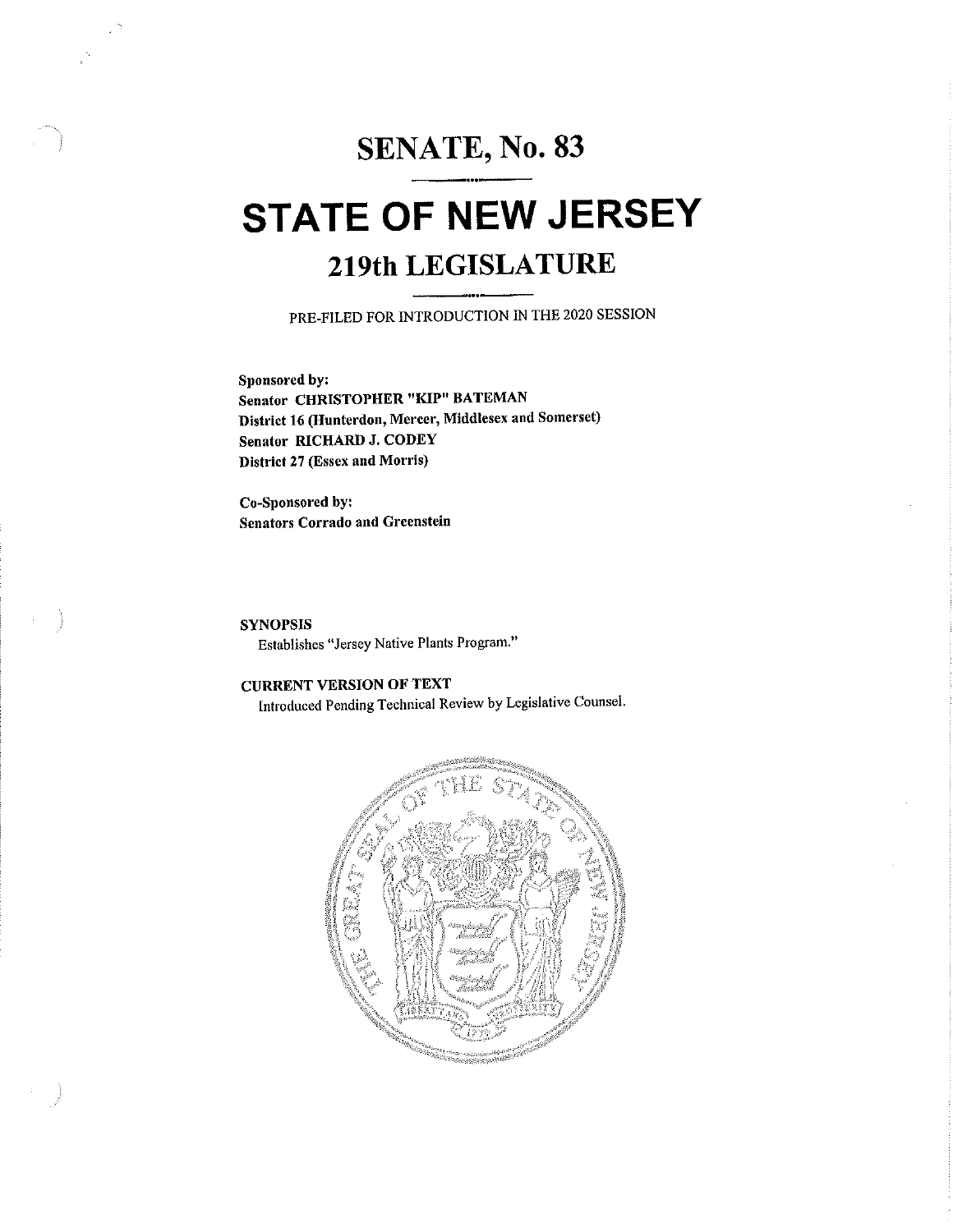AN ACT establishing the "Jersey Native Plants Program" and supplementing Title 4 of the Revised Statutes.

3  $\overline{4}$ 

 $\mathbbm{1}$ 

 $\overline{2}$ 

5

 $\boldsymbol{6}$ 

BE IT ENACTED by the Senate and General Assembly of the State of New Jersey:

1. a. The Secretary of Agriculture in conjunction with the State  $\overline{7}$ Board of Agriculture shall develop and implement a "Jersey Native 8 Plants Program" to encourage and promote the sale of New Jersey 9 native plants at retail garden centers and nurseries. The program shall 10 increase consumer awareness of the important role of native plants in  $\overline{11}$ the ecosystem through advertising campaigns and marketing  $12$ programs, provide for the dissemination of information about the 13 variety and availability of New Jersey native plants, and create a  $14$ labeling program to identify native plants as "Jersey Natives" for sale 15 similar to the Jersey Fresh and Jersey Grown programs. 16

b. The Department of Agriculture shall adopt, pursuant to the  $17$ "Administrative Procedure Act," P.L.1968, c.410 (C.52:14B-1 et seq.), 18 rules and regulations to implement this act. 19

2. This act shall take effect immediately.

20

### 22 23

21

24 25

#### **STATEMENT**

This bill would establish the "Jersey Native Plants Program" in 26 the Department of Agriculture. The bill requires the department to 27 develop a program that would: (1) encourage and promote the sale of 28 New Jersey native plants at retail garden centers and nurseries; (2) 29 increase consumer awareness of the important role of native plants in 30 the ecosystem through advertising campaigns and marketing 31 programs; (3) provide for the dissemination of information about the 32 variety and availability of New Jersey native plants; and (4) create a 33 labeling program to identify native plants as "Jersey natives" similar 34 to the Jersey Fresh and Jersey Grown programs. 35

Native plant species are a vital part of New Jersey's heritage, 36 providing valuable aesthetic, economic, and ecological benefits to 37 State residents. New Jersey possesses approximately 2,100 native 38 plant species, a number that is comparable to states that are three to 39 four times larger. This diverse native flora includes hundreds of 40 different wildflowers, like violets and orchids, as well as many 41 different trees, shrubs, grasses, and ferns. Nineteen globally rare 42 plants have their largest or most viable populations in New Jersey, 43 and nine plants have been documented only in New Jersey and do 44 not occur anywhere else on Earth. 45

New Jersey's floristic diversity is due in large part to its 46 geographical diversity, which includes the mountainous Highlands 47 in the north, the sandy Pine Barrens in the south, the rich Delaware 48